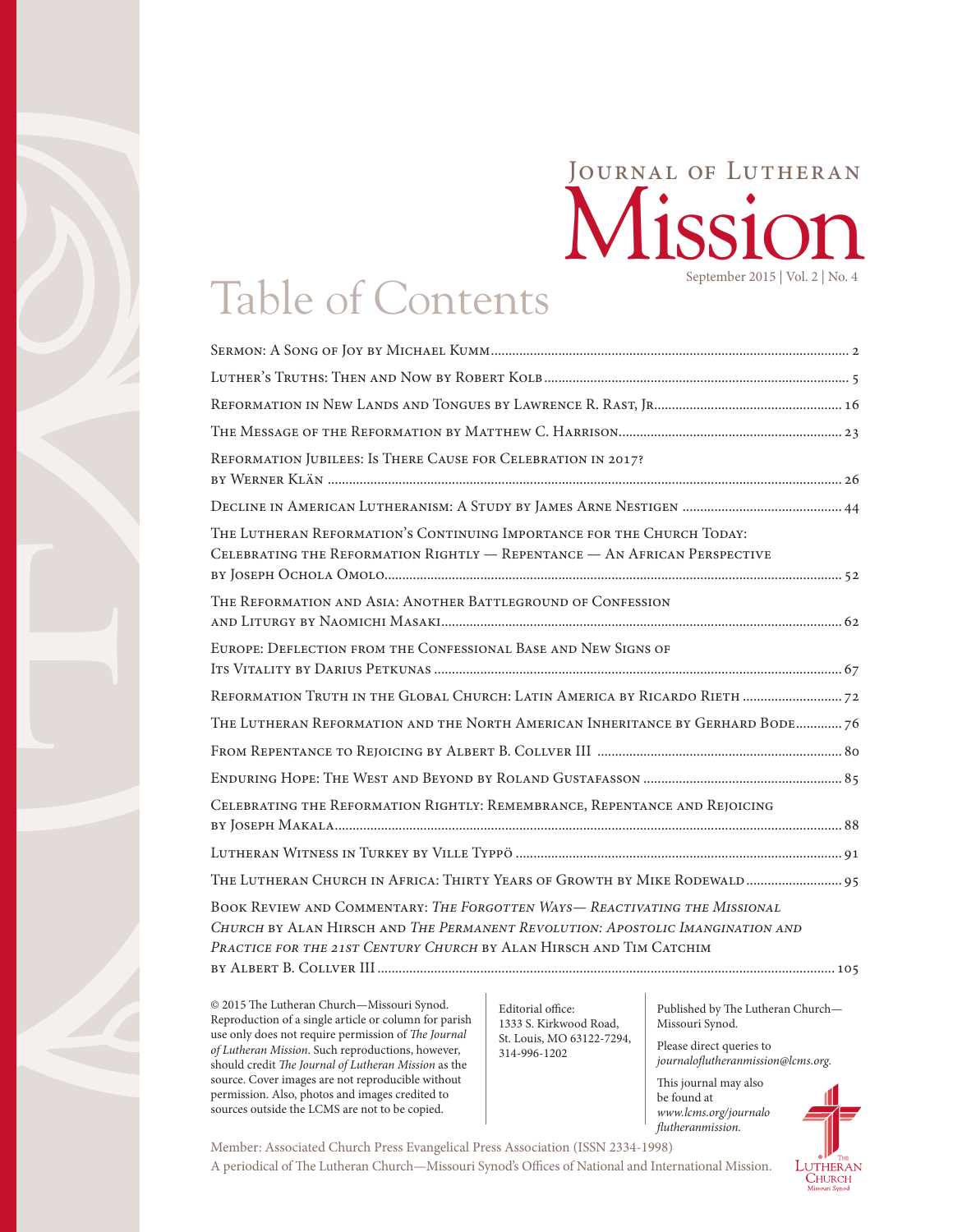**in Tanzania recognizing and rejoicing in the Reformation?** 

## THE REFORMATION AND ASIA: Another Battleground of CONFESSION AND LITURGY

by Naomichi Masaki

#### The minority Lutherans

UTHERANS DO NOT USUALLY THINK OF ASIA when<br>they think of world Lutheranism. Nowadays, they<br>perhaps begin to think of Africa or perhaps even<br>of South America. For instance, a scholarly society, such they think of world Lutheranism. Nowadays, they perhaps begin to think of Africa or perhaps even of South America. For instance, a scholarly society, such as the International Congress on Luther Research, went to the Southern Hemisphere, Porto Alegre in Brazil, for

the first time in 2012. The Ethiopian and Tanzanian Lutheran Churches are fast growing. Wonderful things are happening in Russia and in Latin America. In Scandinavia, the faithful remnants of Lutherans are daily and heroically battling the good fight of the faith. But what about Lutheranism in Asia? We don't hear very much about it.

The fact is, Lutherans in Asia struggle. The Christian population in general is very small there, and the Lutherans make up only a tiny bit of

that minority. For example, my home country, Japan, is only less than 1 percent Christian, and the membership of all Lutheran church bodies there is only about 30,000; that is, 3 percent of that 1 percent. I was born and raised in Japan. I was baptized as an infant through a Norwegian missionary. My parents had been converted from Buddhism by that time, and from all other traditional religions. I know that all the missionaries I knew had been hard workers. Japanese pastors, too, together with the members of their congregations, have been witnessing to the Lord with all of their strengths and with all of their talents. I know that we need to recognize them with deepest gratitude for all of their truly dedicated and selfless services. And yet the Lutheran churches in Asia are not numerically growing as they are in Africa. Why? I don't know. And I'm not, of course, in a position to provide any humble suggestions for church growth. We know from the Scripture that the result of missionary and evangelistic work is not given to us to control. It belongs to the promise of the Lord and not to human calculations. We don't instruct the Lord to do what, when and how, as if He needed from us some latest mission paradigms, programs and strategies. Our Lord justifies sinners when and where it pleases Him in those who hear the Gospel (AC V). It

We recognize that the confession and liturgy are the battleground for the Lutheran churches in Asia as well. If the Reformation makes an impact on Lutheranism in the Sacraments.

is all His doing from the beginning to the end. Therefore, freed from having to worry about "the desired outcomes," we are given to consider whether we have been faithful to the Lord and whether or not we want the Reformation to impact Asia today.

#### The challenging environment

Before we proceed further, let us identify a few more facts about Lutheranism in Asia. First, we need to be aware that the Lutheran churches in Asia are relatively young.

Although some Lutheran congregations existed in the early eighteenth century in India, and several others in the nineteenth century in Japan and arguably in Indonesia, the majority of the Lutheran churches in Asia started in the twentieth century, particularly after the war. Second, what is most striking about Asia is that the minority of Christians are surrounded by tremendous religious pluralism.<sup>1</sup> In India, 2.5 percent of the people are Christians; 78 percent are Hindus and 15 percent are Muslims (2011 census). In Japan, there are 3,000 religions and over 20,000 idols that are regularly worshipped. Out of its population of about 120 million, roughly 80 million belong to Buddhism, another 80 million belong to Shintoism,

<sup>1</sup> Vítor Westhelle, "Saint, Servant, Prophet: A Theological Reflection on the Church in Asia," in *Between Vision and Reality: Lutheran Churches in Transition*, Lutheran World Federation Documentation No. 47, ed. Wolfgang Greive (Geneva, Switzerland: The Lutheran World Federation, 2001), 66.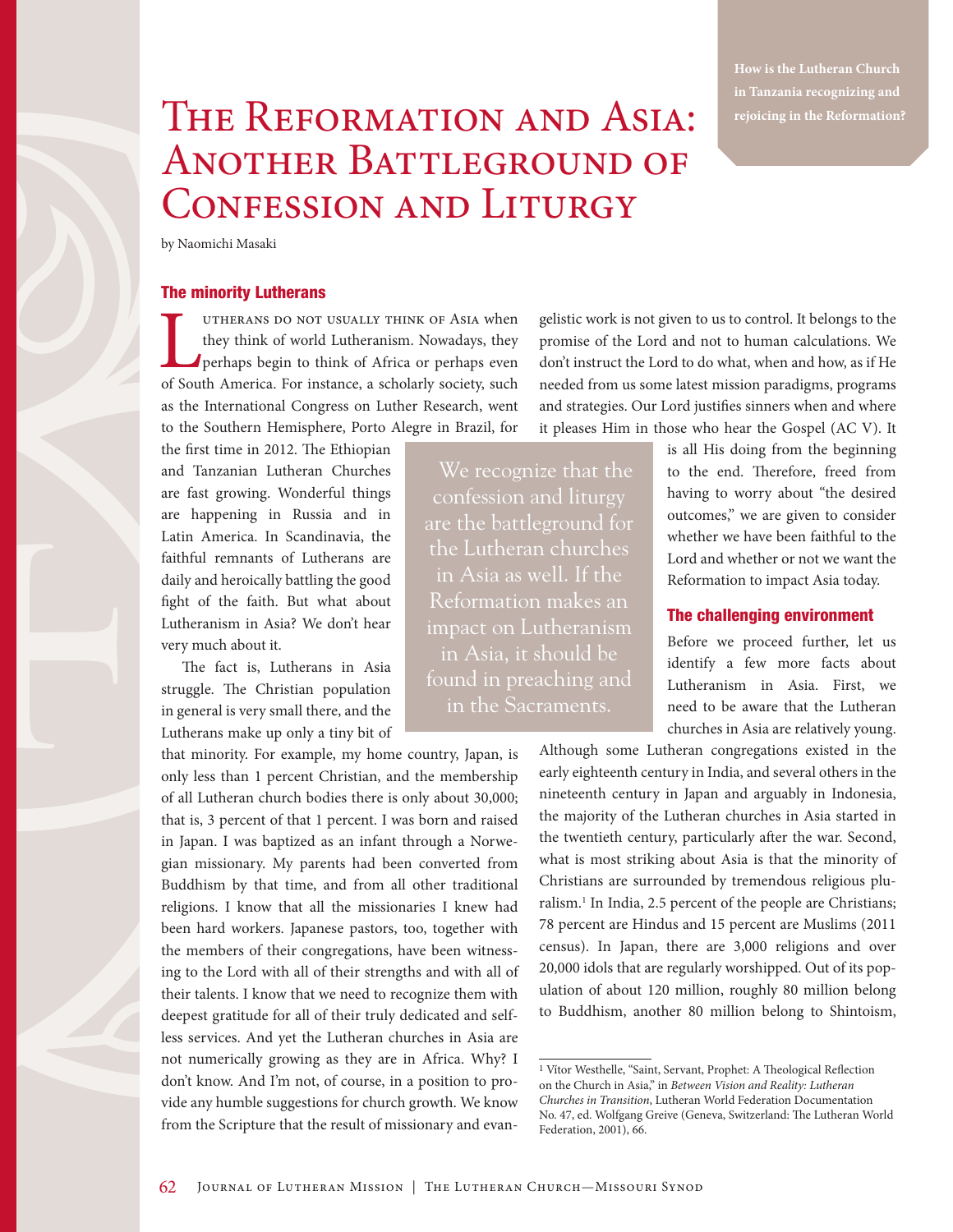and all of them belong to Confucianism. It is not uncommon in Japan for a single person to hold more than one religion. Third, while Asia as a whole is rapidly changing with its modernization of industry and technology, every part of Asia still firmly retains its long and deep-rooted traditions with cultural specificities and characteristics.<sup>2</sup>

Under such circumstances, ecclesiastically speaking, that is, in doctrine and practice, churches in Asia, including the Lutheran churches, are found in a situation not unlike one in nineteenth century Germany under the Prussian Union. There is general religious tolerance among the churches. The confessional differences have been diminished or even ignored. Pulpit exchanges are observed across denominations. Open Communion is a common practice almost everywhere. Lay church

> Without evangelical Lutheran chorales, it is impossible to have a confessional Lutheran Church. Liturgy and

role in the life of the Lutheran Church.

workers who have been trained by non-Lutheran institutions are regularly welcomed into Lutheran congregations without question. Pentecostalism is strong, and it is often accompanied with many church growth techniques. Liturgy is weak, so is Lutheran hymnody. Concerning the Office of the Holy Ministry, sadly, most Lutheran churches are either in favor of the ordination of women or have it in place. Also, Lutheran seminaries which actually teach the Lutheran Confessions are nearly absent. An old Enlightenment motif,

that each denomination complements the others so as to make one harmonious Christian Church, is prevailing. It seems that the ecumenical slogan from the Lutheran World Federation, *From Conflict to Communion*, is the general direction of the Lutheranism in Asia. The visible unity of the churches is desired and pursued.<sup>3</sup>

#### Sociological explanations

Why do the Lutherans in Asia look this way? Why isn't there a distinct Lutheran character there overall? One way to explain this is the fact of particular Asian context. Because the dominant religious and cultural forces are so enormously strong, and because the Christian churches are in such a minority, Christians feel a closer bond to one another, not only within various Lutheran church bodies but also across all Christian denominations. The confessional difference among the Christians is viewed as rather trivial compared to the more gigantic common enemies. Many Asian Christians feel that a divided Christianity can only send a negative message to the non-Christians. 4 Obviously, this is something which commonly takes place in every foreign mission field.<sup>5</sup> But what is unique about Asia is the overwhelming diversity of religions and world views, the historical deep-seated-ness of local cultural traditions, and the emotional character of spir-

> ituality that dismisses rationalistic thinking. After all, what the Western societies have come to know as post-modernism with its accents of ambiguity, healing, taste, progress and choice, has existed in Asian soil for centuries. Many religions in Asia aim at empowering your own heart and letting you feel a god within you.6

> Another way of explaining the situation in Asia is that the antagonism against the paternalism and the colonialism of the missionaries still hasn't disappeared.<sup>7</sup> In many Asian

countries, poverty, violence, war, racism, sexism, economic and political oppression, etc., are still real issues. The missionaries have also helped with those problems. But as the national churches grew stronger, they became tired of being treated as small children. Precisely in order to react against the paternalism and colonialism of the western mission societies, Henry Venn (1796–1873), the head of the Anglican Church Missionary Society, and

<sup>2</sup> Yoshikazu Tokuzen, "Lutheran Identity and Communion in the Multicultural Context of Asia," in Heinrich Holze ed., *The Church as Communion: Lutheran Contributions to Ecclesiology*, LWF Documentation No. 42, 1997 (Geneva: The Lutheran World Federation, 1997), 400.

<sup>3</sup> Ibid., 404–405. See also *From Conflict to Communion: Lutheran– Catholic Common Commemoration of the Reformation in 2017*, Report of the Lutheran–Roman Catholic Commission on Unity (Leipzig: Evangelische Verlagsanstalt, 2013).

<sup>4</sup> Yoshiro Ishida, "Asia," in *Church in Fellowship, vol. 2: Pulpit and Altar Fellowship among Lutheran Minority and Younger Churches,* eds. Paul. E. Hoffman and Harding Meyer (Minneapolis: Augsburg, 1969), 40.

<sup>5</sup> E. J. Bergt, "Inter–Lutheran Seminaries," in *All–Asia Conference on Theological Training*, ed. Herman H. Koppelmann (St. Louis: The Lutheran Church—Missouri Synod, 1964), 71.

<sup>6</sup> Naomichi Masaki, "The Quest for Experiencing the Divine: the Rise and effect of Eastern Religions," *For the Life of the World* 11 (January 2007): 8–10.

<sup>7</sup> Hermann Sasse, "The Lutheran Church and World Mission," trans. Andrew Smith, in *Letters to Lutheran Pastors*, volume 2, ed. Matthew C. Harrison (St. Louis: Concordia Publishing House, 2014), 319.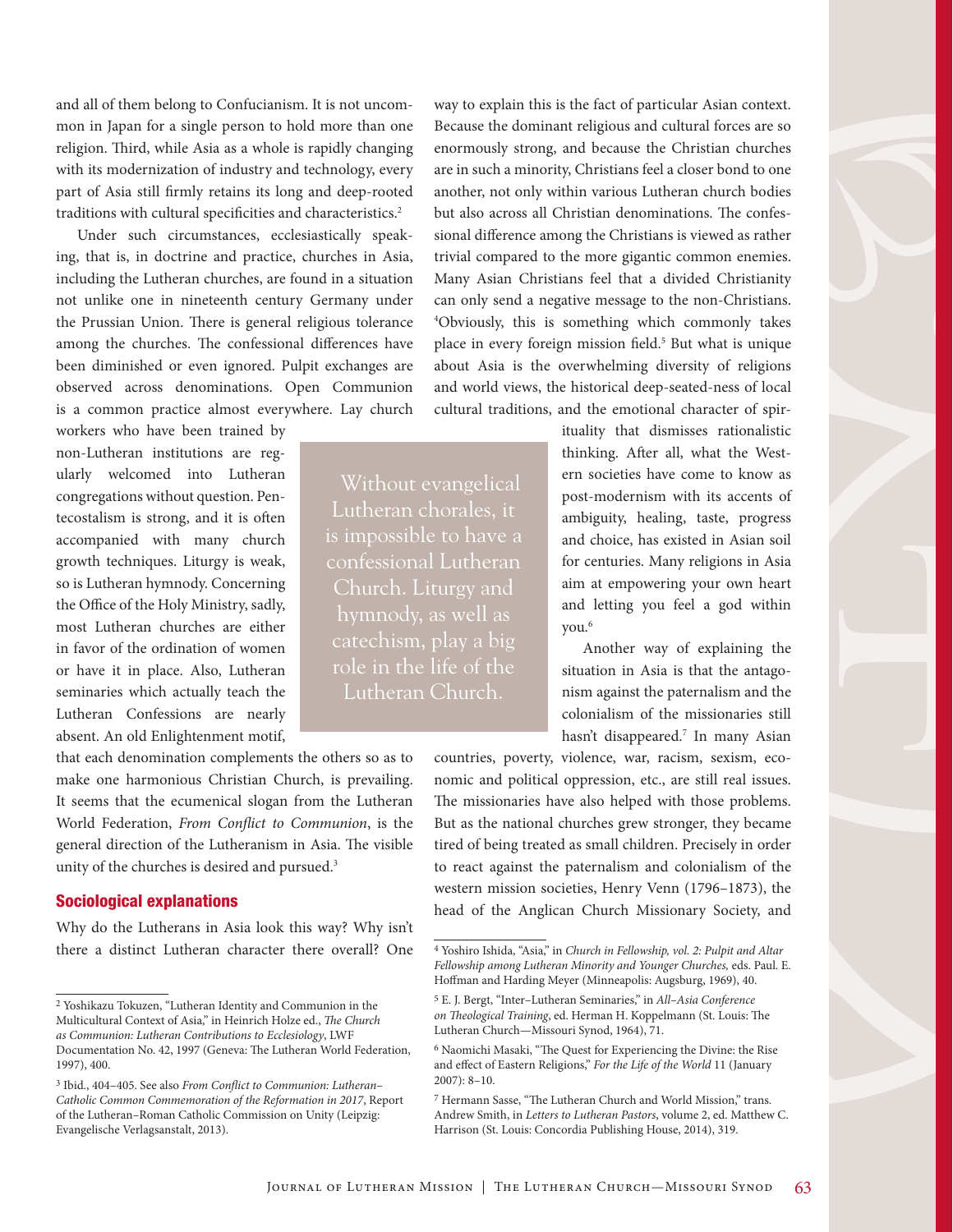Rufus Anderson (1796–1880), the head of the American Board of Commissioners for Foreign Missions, developed the so-called "three-self " formula. There are several implications of the adoption of this model to consider. First, a critique of old mission strategies ran together with a challenge against the confessional approach to missions at the same time. James Scherer, then the Dean of School of Missions of the Lutheran School of Theology in Chicago, reported that in 1961 the East Asia Christian Conference proceeded to attack the existence of world confessional bodies as detrimental to the interests of Asian churches. "The very vitality of the confessional loyalties often creates serious obstacles in the life of the younger churches" because it "reinforces patterns of paternalism and continued exercise of control."<sup>8</sup> Secondly, the principles of self-propagating, self-supporting and self-governing have led the mother churches of the West to theologically disengage themselves from the young

churches. As a consequence, the "three-self" turned into the "fourself," as self-theologizing was added into the mix. And thirdly, because this self-theologizing was based on the realization that theologies which the young churches had received from the missionaries were conditioned by the particular European and North American development, a need was felt to devise indigenous

theologies. 9 Japan needs to develop a Japanese theology to make Christ more relevant, and so on. Ironically, however, in most cases such contextualized theologies were merely fancy names for the prevailing liberal theology of the West.<sup>10</sup> In the place of traditional theologies, the Asian

pastors who received an advanced theological education in the West brought back with them what they learned there and introduced it to the home country by renaming it to suit their own culture. In other words, the theological vacuum that had been created by the disengagement of the mother churches was filled only by ecumenical relationships and organizations.<sup>11</sup>

#### Theological questions

While these socio-missiological concerns have a place in our diagnosis, there is still another factor that explains the Asian situation of the Lutheran churches — a theological question. Here, Hermann Sasse is quite helpful to guide our thinking. In his "Worldwide Lutheranism on the Way to Hanover," he observed that the Lutheran Church has always struggled for self-understanding, that is, there has always been disagreement inside of Lutheranism itself about what the Lutheran Church is. During the six-

The Reformation and Asia — there is much There is much to repent about. And there is much to look forward to. teenth century there was a struggle regarding Philippism. Then, syncretism followed in the seventeenth century, unionism in the eighteenth and nineteenth centuries, and ecumenism in the twentieth century. At issue was always the question: To what extent do the rejection formulas in the Augsburg Confession build an ecclesiastical boundary over against other Protestant denomina-

tions? Sasse wrote:

The struggle in the 16th century ended with the victory of Gnesio Lutheranism in the Formula of Concord. In the 17th century, orthodoxy overcame syncretism, whose concerns were successfully taken up by Pietism. Unionism, rooted in Pietism and demanded by the Enlightenment, was still rejected at the beginning of the 18th century, but came into power one hundred years later in large areas of German Lutheranism. The reaction of the Lutheran Awakening and the Lutheranism of the American Midwest, which was bound up with this Awakening,

<sup>8</sup> James Scherer, "The Confessions in the Younger Churches with Particular Reference to the Problem of Christian Unity in Asia," in *The Church and the Confessions: The Role of the Confesions in the Life and Doctrine of the Lutheran Churches*, eds. Vilmos Vajta and Hans Weissgerber (Philadelphia: Fortress, 1963), 149–50.

<sup>9</sup> Bong Rin Ro and Ruth Eshenaur, "Evangelical Declarations on Contexualization," in *The Bible and Theology in Asian Contexts: An Evangelical Perspective on Asian Theology*, eds. Bong Rin Ro and Eshenaur (Taichung, Taiwan: Asia Theological Association, 1984), 3–27, Bon Rin Ro, "Contexualization: Asian Theology," in *The Bible and Theology in Asian Contexts*, 63–77. Yoshikazu Tokuzen, "Wither Lutheranism?: An Asian Perspective," *Word & World* 11 (Summer 1991): 265–68.

<sup>10</sup> For example, the Third–Eye Theology of Choan Seng Song of Taiwan who earned his Ph.D from Union Theological Seminary in New York developed his theology partly on the basis of Zen Buddhism of Japan and partly on the basis of liberation theology. Bishop K. H. Ting (or Ding Guangxun), the theological pillar of the Three–Self Church in

China, developed his own theology on the basis of liberation theology, process theology, and especially theology of Pierre Teilhard de Chardin. The prosperity theology of David Yong–gi Cho is rooted in the healing revivals of the 1950s in America.

<sup>11</sup> Darin Storkson, the regional director of Asia of the Office of International Mission of The Lutheran Church—Missouri Synod, recognizes this problem. I am indebted to him for his many helpful observations of Asian Lutheranism.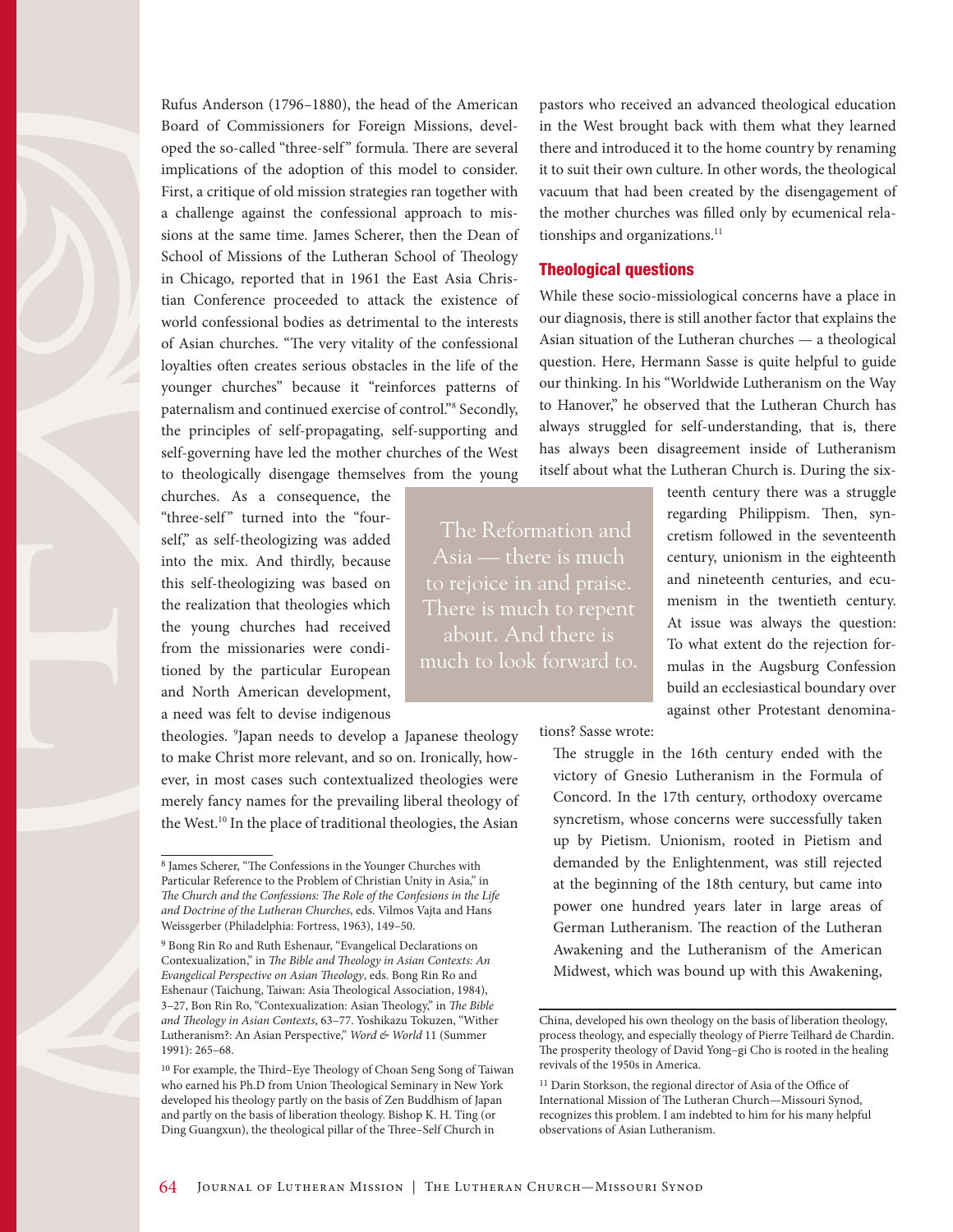enabled the existence of the Lutheran Church to be rescued in those places in which it had not yet been swallowed up by the union. But unionism, which in Germany came to the church, remained unconquered, inasmuch as no union was actually reversed. Unionism allied itself with ecumenism, which was rooted in the 19th century (mission) and in the 20th century organized itself powerfully. By "ecumenism" we understand a certain perversion of the Ecumenical Movement, which not only works toward a reordering of mutual relations of the Christian churches and toward their cooperation

while yet respecting the different confessions, but rather which strives to ignore and remove confessional differences, exactly as unionism wants unification while setting aside the question of truth, instead of the true union, which is a unification in the truth.<sup>12</sup>

Sasse's observation here is very weighty because he was not only a mere observer of the ecumeni-

cal movement but was a participant and practitioner. If there is a lack of Lutheran distinctiveness in Asia today, it is because of the unresolved unionism which was only reinforced by the modern ecumenism. Simply put, Asian Lutherans continue to be left within the ecclesiastical environment where Reformed theology triumphs over Lutheran confessions.

### Asia as another battleground of confession and **liturav**

Such an observation with Sasse takes us back to our critical question: Do the Lutheran churches in Asia today really want to be confessional Lutheran churches? Do we want the Reformation to impact in Asia? If the answer is in the affirmative, we must make sure that we have answered another more fundamental question: What is the Lutheran Church? What does it mean when a church is called Lutheran?13

We continue to hold that the Lutheran Church is the Church of the Augsburg Confession, the Church of *concordia*, the entire Book of Concord. This means that just as St. Paul wrote to Titus (1:9), if we want the churches in Asia to bear the name Lutheran, we are to be serious about confessing Christ and His doctrine and rejecting false Christ and false doctrine.14 The history of the Church since the sixteenth century has indicated that the battleground has always been the preaching and the sacraments, the very means of grace through which the Augustana VII defined *the* Church.

In terms of preaching, we are reminded of the ser-

mons and orations by Luther's closest colleagues at his death in 1546. Melanchthon, Bugenhagen and Jonas all agreed to point out that Luther's enduring legacy is to be found in the proper distinction between the preaching of the Law and the preaching of the Gospel.<sup>15</sup> The papacy, the enthusiasts, the sacramentarians, and antinomians all reduced the Law to a mere command, a rule, a system,

a structure; a neat little package that lacks the proper office of the Law to threaten and to kill. For this reason they understood neither sin nor Jesus the Savior.

The weakness of preaching diminishes the Lord's Supper. Sasse discussed that the changed attitude toward the Sacrament was the deepest cause for the lack of understanding of Lutheran identity, starting with the Philippism, through pietism and rationalism, and all the way to unionism and ecumenism.16 The Lutherans' battleground against unionism and false ecumenism is the doctrine of *unio sacramentalis* and *genus maijestaticum*  (SD VII, SD VIII). When there is a hesitation to confess *unio sacramentalis*, we are swallowed up by the Augustinian *signum* theory. Conversely, when the *signum* theory is overcome, there was the Reformation.17

16 Sasse, "The Worldwide Lutheranism," 419.

JOURNAL OF LUTHERAN MISSION | THE LUTHERAN CHURCH-MISSOURI SYNOD 65

Asian Lutheranism the company of true *koinonia* of the global Lutheranism, because we need strong confessional bond with each other.

<sup>&</sup>lt;sup>12</sup> Hermann Sasse, "Worldwide Lutheranism on the Way to Hanover," trans. Andrew Smith, in *Letters to Lutheran Pastors*, volume 1, ed. Matthew C. Harrison (St. Louis: Concordia Publishing House, 2013), 418–19.

 $^{13}$  Luther himself never approved his name to be attached to the Church. WA 10/2: 39.26–49; AE 36: 265–66. Jesus atoned for the sin of the whole world, and Luther didn't. Jesus preaches Law and Gospel, while the office into which Luther was put merely served as a mouth

of Jesus. Jesus forgives sinners; Luther didn't. Jesus baptizes and administers the sacrament. Again, Luther didn't. He simply rendered his mouth and hands as the Lord's instruments. Jesus builds His Church, and Luther didn't. The Church is Christ's and not Luther's.

<sup>14</sup> Sasse, "The Worldwide Lutheranism," 405.

<sup>15</sup> See my "Hearing the Voice of Jesus Together: Luther–Memoria in His Funeral Sermons" and "Luther on Law and Gospel in his Lectures on Galatians 1531/35," both of which are scheduled to be published within a year.

<sup>17</sup> Oswald Bayer, trans. Thomas H. Trapp, *Martin Luther's Theology: A*